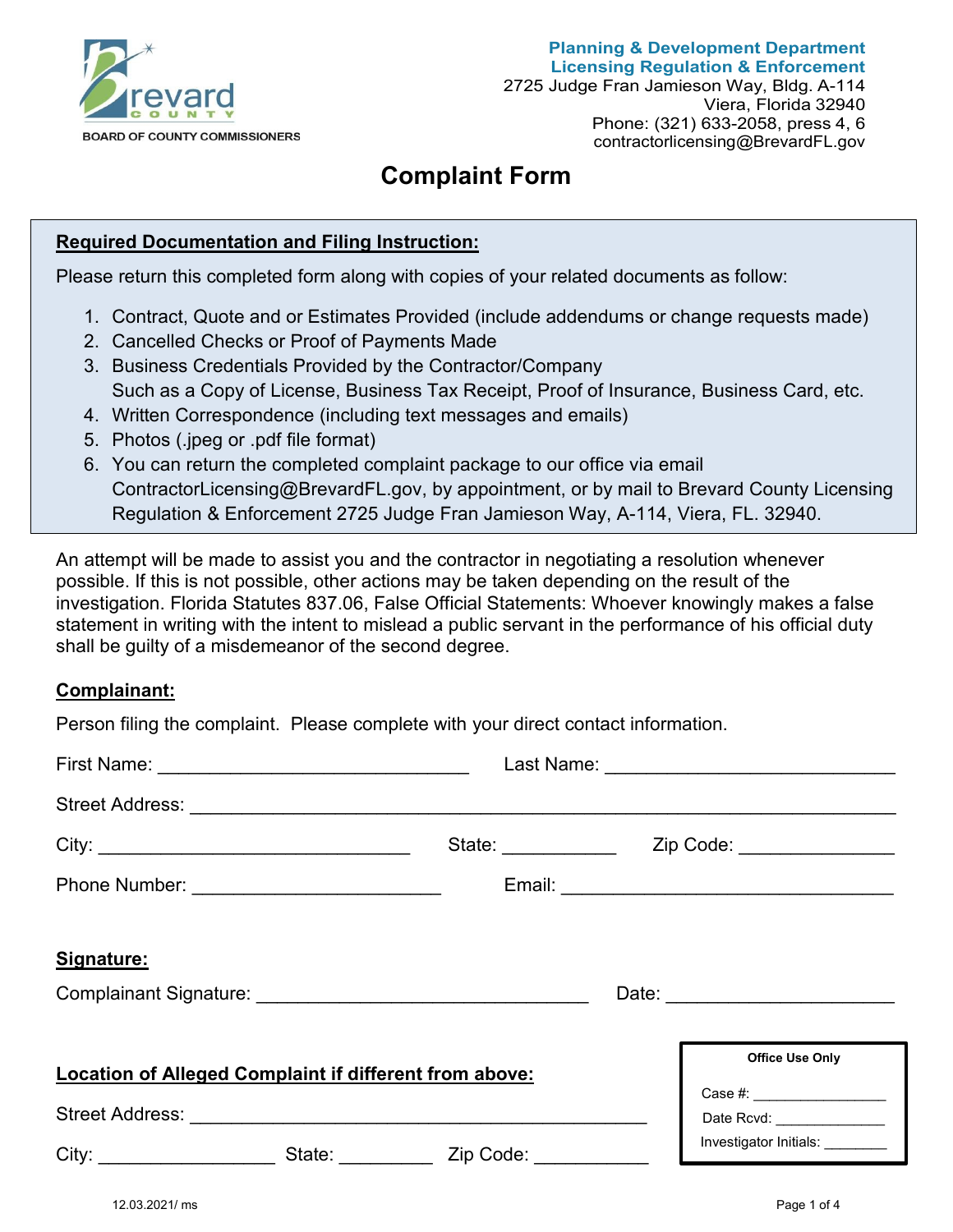### **Respondent:**

|                                                        | Subject of Complaint. Please provide as much detailed information as you have obtained. |  |  |
|--------------------------------------------------------|-----------------------------------------------------------------------------------------|--|--|
|                                                        |                                                                                         |  |  |
|                                                        |                                                                                         |  |  |
|                                                        |                                                                                         |  |  |
|                                                        |                                                                                         |  |  |
|                                                        | State: _______________ Zip Code: ___________                                            |  |  |
|                                                        |                                                                                         |  |  |
| <b>Project Detail:</b>                                 |                                                                                         |  |  |
| 1. How did you find this Contractor?                   |                                                                                         |  |  |
|                                                        |                                                                                         |  |  |
|                                                        |                                                                                         |  |  |
|                                                        |                                                                                         |  |  |
| 2. Did you sign a contract? $\bigcirc$ Yes             | )No                                                                                     |  |  |
|                                                        |                                                                                         |  |  |
| Amount Paid to Date: _____________________________     |                                                                                         |  |  |
| 3. What work was this person/company hired to perform? |                                                                                         |  |  |
|                                                        |                                                                                         |  |  |
|                                                        | 4. Name of person who initially came to your project location to provide estimate:      |  |  |
| First Name: _________________________________          | Last Name: ________________________________                                             |  |  |
|                                                        |                                                                                         |  |  |
| 5. Date of Initial site visit: __________________      |                                                                                         |  |  |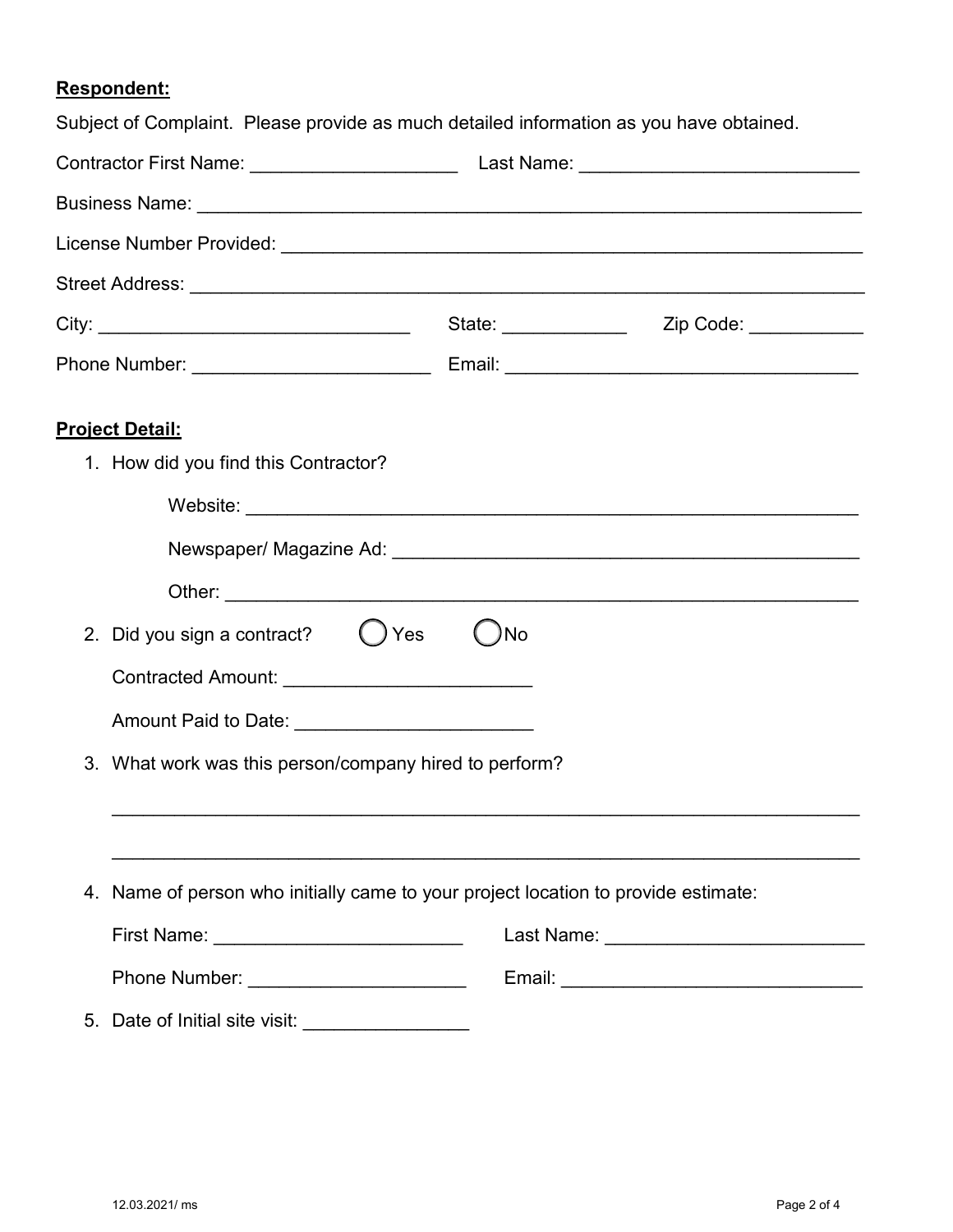| 12.03.2021/ ms<br>$\overline{\phantom{0}}$ |  |  | Page 3 of 4 |
|--------------------------------------------|--|--|-------------|

| 6. Did you ask them if they were licensed and insured? $\bigcirc$ Yes $\bigcirc$ No |  |  |
|-------------------------------------------------------------------------------------|--|--|
|-------------------------------------------------------------------------------------|--|--|

If yes, what was provided or shown that that led you to believe they were licensed & insured?

| 7. Were permits required to do this type of work?                                       | ◯ Yes         | ) No        | Unknown |
|-----------------------------------------------------------------------------------------|---------------|-------------|---------|
| 8. Were you charged for permitting?                                                     | ) Yes         | ) No        | Unknown |
| 9. Were you given a start and completion date?                                          | ◯ Yes         | ) No        | Unknown |
| Start Dave Given: ____________________________                                          | ◯ Verbal      | ( ) Written |         |
| Completion Date Given: ______________________                                           | ◯ Verbal      | ◯ Written   |         |
| 10. Did they start as promised?                                                         | $\bigcup$ Yes | No          |         |
|                                                                                         |               |             |         |
|                                                                                         |               |             |         |
|                                                                                         |               |             |         |
| 12. Did they complete the work as contracted?                                           | )Yes          | No          |         |
|                                                                                         |               |             |         |
| If yes, were you satisfied with the work?                                               | Yes           | No          |         |
|                                                                                         |               |             |         |
| 13. Did you make a complaint to the company?                                            | ) Yes         | ۱No (       |         |
| 14. Did you send a letter stating your concerns?                                        | Yes           | No          |         |
|                                                                                         |               |             |         |
|                                                                                         |               |             |         |
|                                                                                         |               |             |         |
| If yes, did they respond to your complaint?                                             | Yes           | No          |         |
| If yes, what did they tell you in response to your complaint? _________________________ |               |             |         |
|                                                                                         |               |             |         |